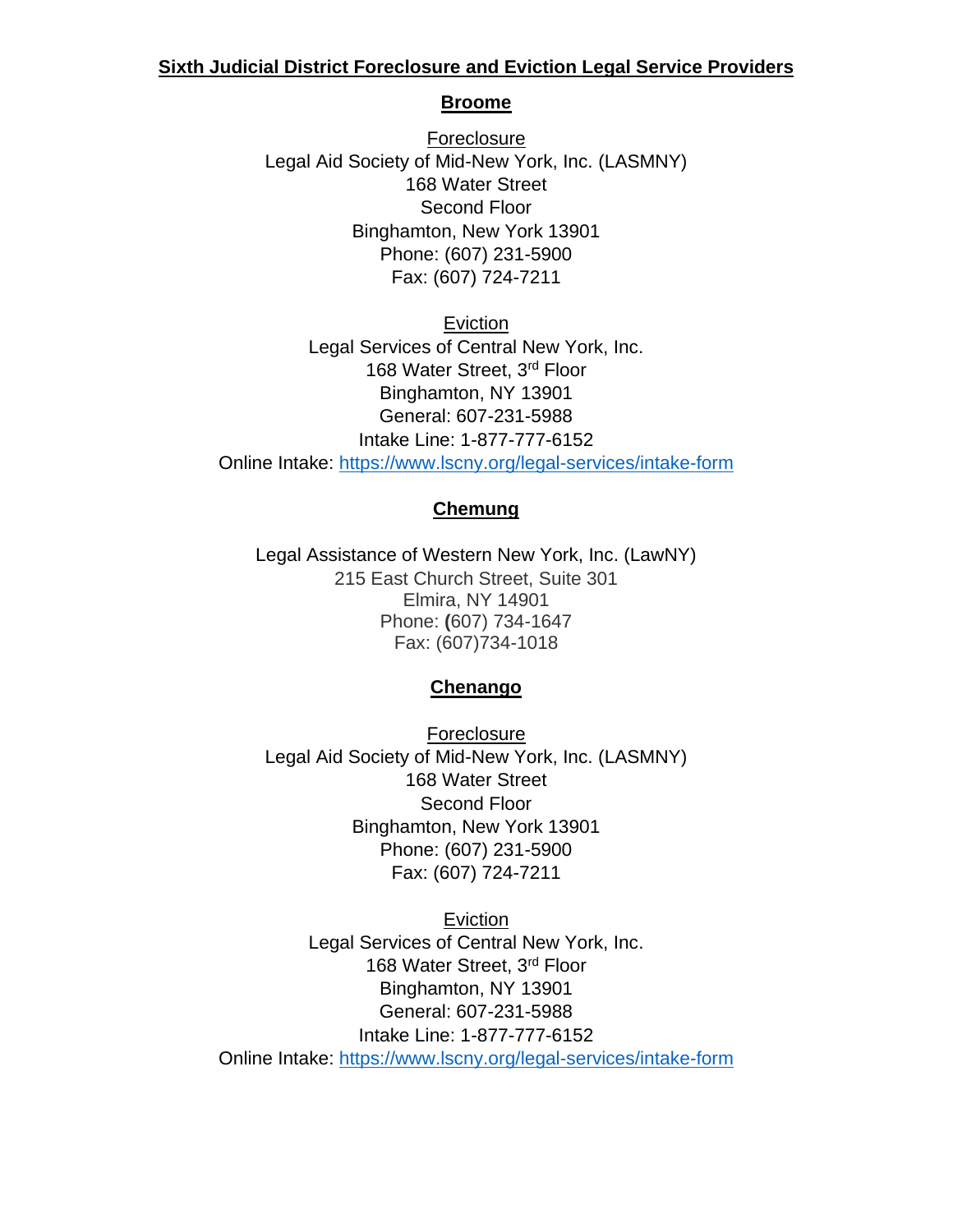### **Cortland**

Foreclosure Legal Aid Society of Central New York, Inc. (LASCNY) 1 North Main Street, suite 308 Cortland, NY 13045 Phone: (607) 428-8400 Phone: (607) 231-5988

Eviction Legal Services of Central New York, Inc. 1 North Main Street, Suite 308 Cortland, NY 13045 General: 607-428-8400 Intake: 1-877-777-6152 Online Intake:<https://www.lscny.org/legal-services/intake-form>

## **Delaware**

**Foreclosure** Legal Aid Society of Mid-New York, Inc. (LASMNY) 120 Bleecker Street Utica, New York 13501 Phone: (315) 793-7000 Toll Free: (877) 203-1062 Fax: (315) 732-3202

Eviction Legal Services of Central New York, Inc. 189 Main Street, Suite 301 Oneonta, NY 13820 General: 607-231-5988 Intake Line: 1-877-777-6152 Online Intake:<https://www.lscny.org/legal-services/intake-form>

#### **Otsego**

Foreclosure Legal Aid Society of Mid-New York, Inc. (LASMNY) 120 Bleecker Street Utica, New York 13501 Phone: (315) 793-7000 Toll Free: (877) 203-1062 Fax: (315) 732-3202